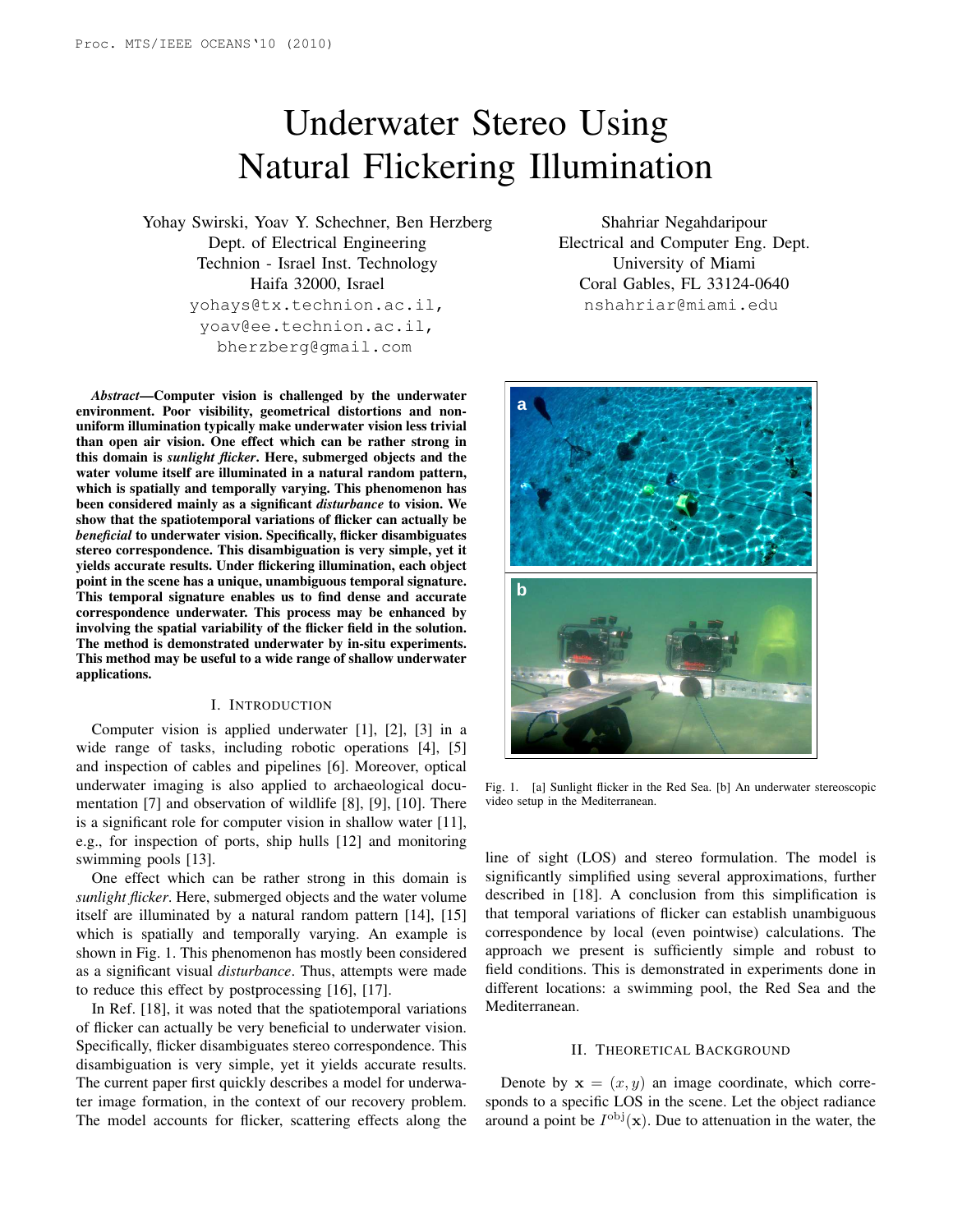

Fig. 2. A wavy water surface refracts natural illumination in a spatially varying way. Underwater, the refracted rays create a spatial pattern of lighting. The pattern varies temporally, due to the motion of the surface waves [17].

*signal* originating from this object [11] is

$$
S(\mathbf{x}) = I^{\text{obj}}(\mathbf{x})e^{-\eta z(\mathbf{x})} , \qquad (1)
$$

where  $\eta$  is the attenuation coefficient of the water. Here  $z(\mathbf{x})$ is the distance between the object at x and the camera.

In addition to the object signal, the camera also captures *veiling light*, which is caused by ambient illumination scattered into the LOS by the water. This component is also termed *backscatter* [11], [19], and is denoted by  $B(x)$ . It is given [11] by an integral over the LOS. Overall, the radiance measured by the camera is

$$
I(\mathbf{x}) = S(\mathbf{x}) + B(\mathbf{x}) \tag{2}
$$

The scene illumination is not constant. In every single moment, the water surface is generally not flat but rather wavy [20], [21]. Concave and convex regions on the surface diverge and converge light rays that refract into the water.<sup>1</sup> This creates inhomogeneous lighting, as illustrated in Fig. 2. Consequently, the sea floor and other underwater objects are irradiated by a pattern termed *caustic networks* [24]. Due to the natural motion and evolution of the surface waves, the spatial illumination pattern changes in time, and is known as *sunlight flicker* [16]. Consequently, the irradiance in the water changes as a function of space and time. It is denoted by  $I^{\text{lighting}}(\mathbf{x}, z, t)$ , where t is the temporal frame index.

### III. MODEL OF TEMPORAL CONSISTENCY

The image formation model is simple. It combines the effects described in Sec. II. We formulate the model in a manner consistent with stereo.

We use stereoscopic vision (Fig. 3). Denote the left camera by L. We align the global coordinate system with this camera, i.e, the position of a point in the water volume or an object is uniquely defined by the left spatial coordinate vector  $x_L$  and the distance  $z$  from the housing of the left camera. The right camera is denoted by R. The object corresponding to  $(\mathbf{x}_L, z)$ in the left camera is projected to pixel  $x<sub>R</sub>$  in the right camera. The corresponding disparity vector is

$$
\mathbf{d} = \mathbf{x}_R - \mathbf{x}_L \tag{3}
$$





Fig. 3. A stereoscopic pair. The variables are detailed in the text.

The viewpoints of the two cameras are different, separated by a baseline of length b.

At the left camera, the signal corresponding to Eq. (1) is

$$
S_{\mathbf{L}}(\mathbf{x}_{\mathbf{L}},t) = I^{\text{lighting}}(\mathbf{x}_{\mathbf{L}},z,t)r_{\mathbf{L}}(\mathbf{x}_{\mathbf{L}})e^{-\eta z(\mathbf{x}_{\mathbf{L}})}, \qquad (4)
$$

where  $r<sub>L</sub>$  denotes the reflectance coefficient of the object towards the left camera. Eq. (4) encapsulates the temporal variations of the lighting.

Ref. [18] lists a couple of approximations that are common in stereo formulation, particularly, underwater: first, *brightness constancy* implies that  $r_L \approx r_R$ , where  $r_R$  denotes the coefficient of reflectance by the object towards the right camera. Second, the distance between the object and the right camera is sufficiently similar to the distance between the object and the left camera. Hence, the water creates a similar attenuation at both viewpoints. Under these approximations,

$$
S_{\mathbf{L}}(\mathbf{x}_{\mathbf{L}},t) \approx S_{\mathbf{R}}(\mathbf{x}_{\mathbf{R}},t) \qquad \forall \quad t \quad , \tag{5}
$$

where  $S_R(\mathbf{x}_R, t)$  is the signal captured by the right camera.

The spatiotemporal variations of  $I<sup>lighting</sup>$  also affect the backscatter  $B_{L}(\mathbf{x}, t)$  and  $B_{R}(\mathbf{x}, t)$  in each respective camera. The relation between  $I^{\text{lighting}}$  and  $B(\mathbf{x}, t)$  is more involved than Eq. (4). However, Ref. [18] shows that under common conditions,  $B_{L}(\mathbf{x}, t) \approx B_{R}(\mathbf{x}, t)$ . Compounding this result with Eqs. (2,5), the overall scene radiance, as measured by the two stereo cameras can be formulated as

$$
I_{\mathbf{R}}(\mathbf{x}_{\mathbf{R}},t) \approx I_{\mathbf{L}}(\mathbf{x}_{\mathbf{L}},t) \qquad \forall \quad t \quad . \tag{6}
$$

Eq. (6) indicates that although the illumination varies strongly in space and time due to flicker, there is mutual consistency between the left and right viewpoints, most of the time.

#### IV. CORRESPONDENCE FROM FLICKER

Equation (6) claims intensity similarity at points  $x_R$  and  $x_L$ at time  $t$ . However, this similarity is generally not unique. A set of pixels  $\Omega_R(t) = \{ \mathbf{x}_R^{\text{incorrect}} \}$  in  $I_R$  have intensities that are very close to, or equal to  $I_L(\mathbf{x}_L)$ . One reason for this is that objects at such non-corresponding pixels may have the same reflectance, irradiance and backscatter. This situation leads to the classic correspondence problem in non-flickering environments. A more general reason is that the reflectance, irradiance and backscatter in each  $\mathbf{x}_R^{\text{incorrect}}$  are all different than the ones in  $x_R$ , but their combination in Eq. (2) yields the same overall intensity, at time  $t$ .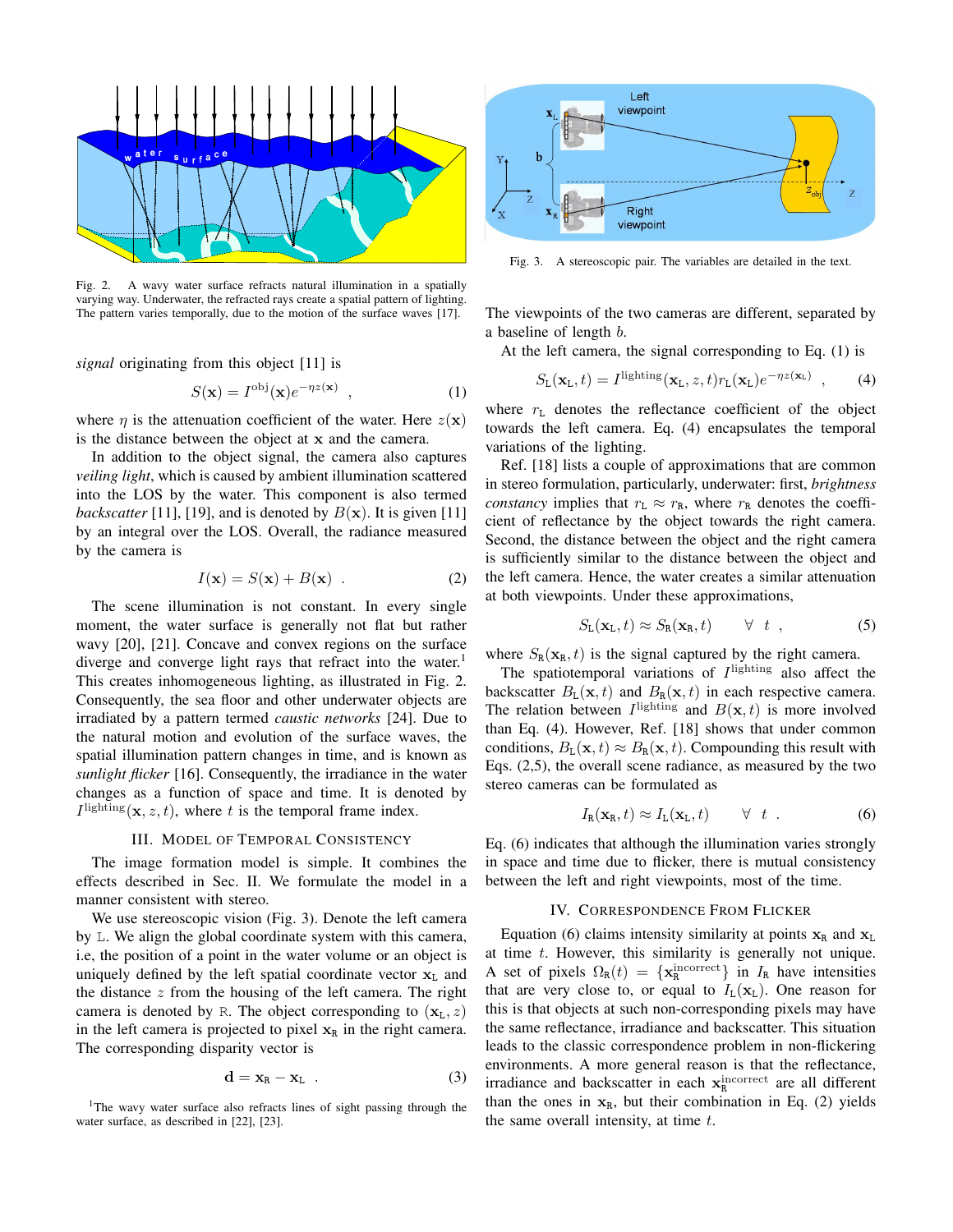Fortunately, in flicker, such ambiguities are completely resolved with high probability, since the lighting is dynamic.<sup>2</sup> Due to the lighting dynamics, non-corresponding pixels in  $\Omega_{\rm R}(t)$  are generally different than those at  $\Omega_{\rm R}(t')$ , at time  $t' \neq t$ . A coincidence of matching intensities at t has rare chances of re-occurring at  $t'$ . Considering a large number of frames  $N_F$ ,

$$
\bigcap_{t=1}^{N_F} \Omega_{\mathbf{R}}(t) \longrightarrow \emptyset , \qquad (7)
$$

where in practice, even a small  $N_F$  suffices to eliminate the non-corresponding pixels.

# *A. Temporal Correlation*

Practically, correspondence is solved in our work using mainly simple *temporal* normalized correlation. Define the vector

$$
\mathbf{I}_{L}(\mathbf{x}_{L}) \equiv \begin{bmatrix} I_{L}(\mathbf{x}_{L}, 1) \\ I_{L}(\mathbf{x}_{L}, 2) \\ \vdots \\ I_{L}(\mathbf{x}_{L}, N_{F}) \end{bmatrix} . \tag{8}
$$

Now, in the right image, there is a set of pixels  $\Psi$ , each of which is a candidate for correspondence with  $x_L$ . Without calibration of the stereo setup,  $\Psi$  is the whole field of view (all the pixels in the image). If calibration of the system had been done, then  $\Psi$  is the epipolar line [26], [27] corresponding to  $x_L$ . For a candidate pixel  $x_R^{\text{cand}} \in \Psi$ , define

$$
\mathbf{I}_{R}(\mathbf{x}_{R}^{\text{cand}}) \equiv \begin{bmatrix} I_{R}(\mathbf{x}_{R}^{\text{cand}}, 1) \\ I_{R}(\mathbf{x}_{R}^{\text{cand}}, 2) \\ \vdots \\ I_{R}(\mathbf{x}_{R}^{\text{cand}}, N_{F}) \end{bmatrix}
$$
(9)

Subtracting the mean of each vector, we obtain

$$
\tilde{\mathbf{I}}_{L}(\mathbf{x}_{L}) = \mathbf{I}_{L}(\mathbf{x}_{L}) - \langle \mathbf{I}_{L}(\mathbf{x}_{L}) \rangle, \qquad (10)
$$

$$
\tilde{\mathbf{I}}_R(\mathbf{x}_R^{\mathrm{cand}}) = \mathbf{I}_R(\mathbf{x}_R^{\mathrm{cand}}) - \langle \mathbf{I}_R(\mathbf{x}_R^{\mathrm{cand}}) \rangle. \hspace{1cm} (11)
$$

The empirical normalized correlation [28] between  $x<sub>L</sub>$  and  $\mathbf{x}_\texttt{R}^\text{cand}$  is

$$
C(\mathbf{x}_{\mathbf{R}}^{\text{cand}}) = \frac{\tilde{\mathbf{I}}_{\text{L}}(\mathbf{x}_{\text{L}})^{T} \tilde{\mathbf{I}}_{\text{R}}(\mathbf{x}_{\mathbf{R}}^{\text{cand}})}{\|\tilde{\mathbf{I}}_{\text{L}}(\mathbf{x}_{\text{L}})\|_{2} \|\tilde{\mathbf{I}}_{\text{R}}(\mathbf{x}_{\mathbf{R}}^{\text{cand}})\|_{2}},\tag{12}
$$

where T denotes transposition. For pixel  $x<sub>L</sub>$  in the left image, the corresponding pixel in the right image is then estimated as

$$
\hat{\mathbf{x}}_{R} = \arg \max_{\mathbf{x}_{R}^{\text{cand}} \in \Psi} C(\mathbf{x}_{R}^{\text{cand}}). \tag{13}
$$

 $2$ In Ref. [25], man-made light patterns illuminate the scene using a projector in order to establish correspondence between stereo video cameras. In scattering media, artificial illumination is problematic, since it cannot irradiate distant objects [11]. Artificial structured illumination is often designed to be narrow, to reduce excessive backscatter [19]. In our case, lighting variations are natural and are anywhere along the LOS.



Fig. 4. Support used for [a] temporal, [b] spatial and [c] spatiotemporal correlation [18].

#### *B. Spatiotemporal Correlation*

The method described in Sec. IV-A is very simple. It does not blur range edges, since it involves no spatial operations. However, it requires correlation to be established over a large number of frames (and thus time). The number of frame can be decreased by using spatiotemporal, rather than just temporal correlation, as explained in this section. Here, the comparison is not pixel-wise, but using spatial blocks. This enables the use of smaller  $N_F$ , at the price of loss of spatial resolution and consequent range errors, particulary at range edges. Fig. 4 illustrates possibilities of correlation support.

Let  $\beta(\mathbf{x}_L)$  be a block of  $l \times l$  pixels centered around  $\mathbf{x}_L$ . The pixel values in this block change during the  $N_F$  frames. Thus, the video data cube corresponding to these pixels has dimensions of  $l \times l \times N_F$ . Concatenate this video data cube into a vector

$$
\mathbf{I}_{\mathbf{L}}^{\text{cube}}(\mathbf{x}_{\mathbf{L}}) \equiv [\mathbf{I}_{\mathbf{L}}(\mathbf{x}_{1})^{T}, \ \mathbf{I}_{\mathbf{L}}(\mathbf{x}_{2})^{T}, \dots \mathbf{I}_{\mathbf{L}}(\mathbf{x}_{l^{2}})]^{T} \ , \qquad (14)
$$

where  ${\mathbf {x}_m}_{m=1}^l \in \beta({\mathbf {x}_L})$ . Analogously, an  $l \times l$  block  $\beta({\mathbf {x}_R})$ is centered around  $\mathbf{x}_R^{\text{cand}}$ . Use the same concatenation as in Eq. (14) over the video in  $\beta(\mathbf{x}_R^{\text{cand}})$  of the right camera. This yields

$$
\mathbf{I}_{R}^{\text{cube}}(\mathbf{x}_{R}^{\text{cand}}) \equiv [\mathbf{I}_{R}(\mathbf{y}_{1})^{T}, \ \mathbf{I}_{R}(\mathbf{y}_{2})^{T}, \dots \mathbf{I}_{R}(\mathbf{y}_{l^{2}})]^{T} \ , \qquad (15)
$$

where  $\{y_m\}_{m=1}^l \in \beta(\mathbf{x}_R^{\text{cand}})$ .

Now, Eqs. (10,11) are redefined as

$$
\tilde{\mathbf{I}}_{L}(\mathbf{x}_{L}) = \mathbf{I}_{L}^{\text{cube}}(\mathbf{x}_{L}) - \langle \mathbf{I}_{L}^{\text{cube}}(\mathbf{x}_{L}) \rangle, \tag{16}
$$

$$
\tilde{\mathbf{I}}_R(\mathbf{x}_R^{\mathrm{cand}}) = \mathbf{I}_R^{\mathrm{cube}}(\mathbf{x}_R^{\mathrm{cand}}) - \langle \mathbf{I}_R^{\mathrm{cube}}(\mathbf{x}_R^{\mathrm{cand}}) \rangle. \tag{17}
$$

Eqs. (16,17) are then used in Eqs. (12,13).

*Spatial Correlation:* A degenerate case is to use a single stereo frame-pair, i.e,  $N_F = 1$ , while  $l > 1$ . Here, only spatial correlation is performed. This is a common stereo practice [27], [29]. Matching that is based solely on spatial correlation requires significant spatial texture. Thus, the spatial variations in the caustic lighting field provides some texture over areas having textureless albedo. This had been used [12] underwater to enhance the correspondence, independently per each individual stereo frame-pair.

## V. RELIABLE AND UNRELIABLE RESULTS

There are situations in which the technique is unreliable. Fortunately, such problems can often be predicted. Some pixels simply correspond to object points that reside in the shadow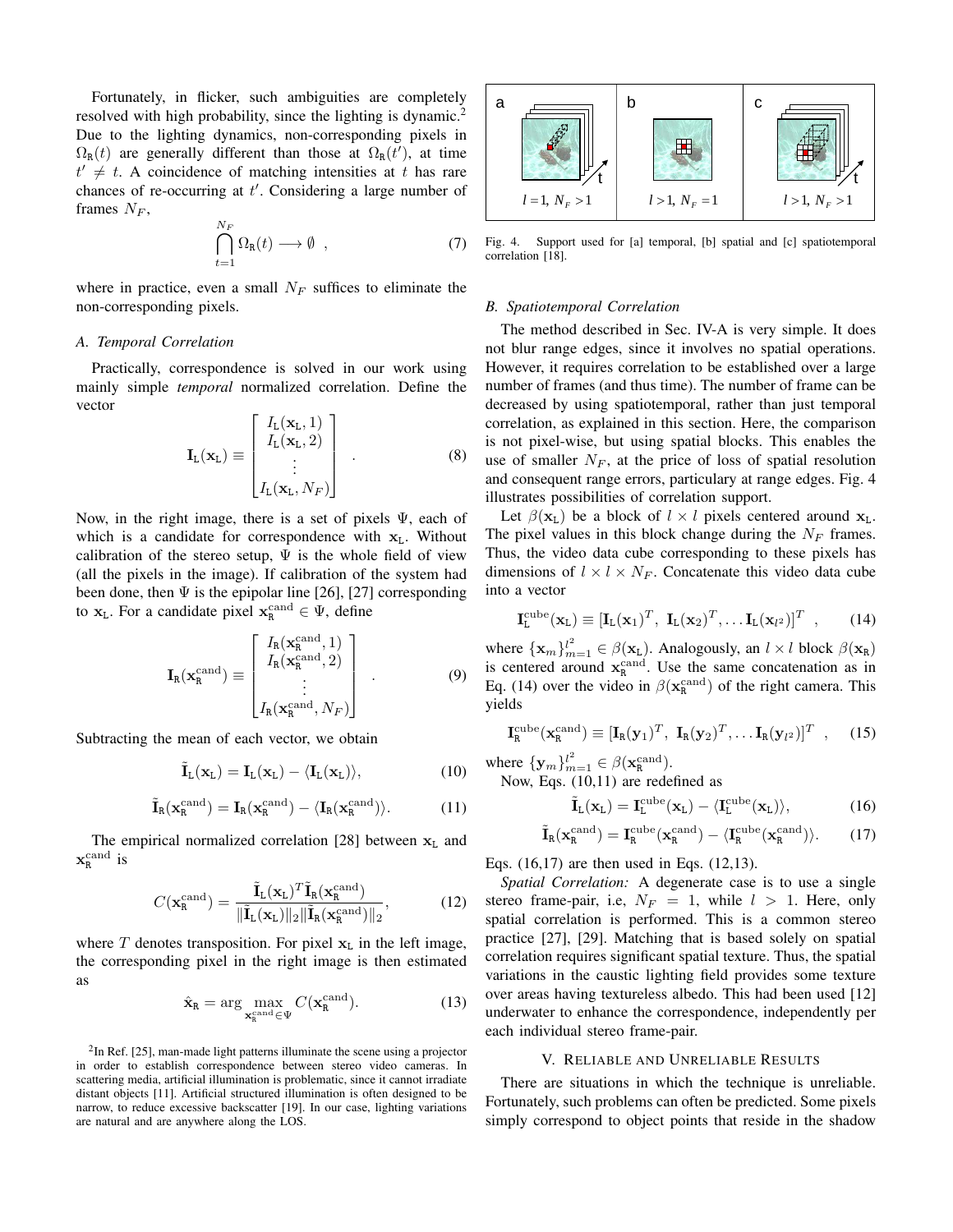

Fig. 5. Left [a] and Right [b] frames at one instance in the sequence. [c] Temporal plots of  $\mathbf{I}_{\mathbf{L}}(\mathbf{x}_{\mathbf{L}})$  and  $\mathbf{I}_{\mathbf{R}}(\hat{\mathbf{x}}_{\mathbf{R}})$  extracted from corresponding pixels. These pixels are marked by green and red in the respective frames [a,b]. [d] Temporal plots of  $I_L(\mathbf{x}_L)$  and  $I_R(\hat{\mathbf{x}}_R)$  extracted from non-corresponding pixels. These pixels are marked by green and orange in the respective frames [a,b].

of downwelling lighting, due to objects above them. Points in the shadow are unaffected by flicker. Similarly, for objects which are very far away, the signal is attenuated (Eq. 4), thus it is difficult to sense the temporal variations due to flicker there in short periods. In a pixel corresponding to such problematic cases, the temporal standard deviation of the pixel value  $\|\tilde{\mathbf{I}}_{L}(\mathbf{x}_{L})\|_{2}$  is very low. Hence, the set of low-signal pixels can be assessed by thresholding the field  $\|\tilde{I}_L(\mathbf{x}_L)\|_2$  by a parameter  $\tau_{\text{STD}}$ .

Correspondence of an object point is impossible if the point is occluded at a viewpoint. The set of pixels in  $I_L$  that are occluded in  $I_R$  have a low value of C even in the "optimal" match  $\hat{\mathbf{x}}_R$ . Hence, if  $C(\hat{\mathbf{x}}_R)$  is below a threshold  $\tau_C$ , it indicates an unreliable correspondence. Thus, Ref. [18] defined a set  $\rho$ of reliable pixels by

$$
\rho = {\mathbf{x}_{\mathrm{L}} : [C_{\mathbf{x}_{\mathrm{L}}} > \tau_C] \text{ AND } [\|\tilde{\mathbf{I}}_{\mathrm{L}}(\mathbf{x}_{\mathrm{L}})\|_2 > \tau_{\mathrm{STD}}] } \}. \quad (18)
$$

# VI. EXPERIMENTS

We conducted a set of in-situ field experiments. Different scenes and cameras were used, in the ocean and in a pool. In this section, the results of these experiments are shown and discussed.

#### *A. Swimming-Pool Experiment*

Consider our first example, which is an experiment conducted in a swimming pool. The scene includes several objects at  $z \in [1m, 2m]$ , near the corner of the pool. The depth at the bottom of the pool was  $\sim 1$ m. The stereo setup was a *Videre Design* [30] head shooting at 7fps, with  $b = 25$ cm. A sample frame-pair appears in Fig. 5a,b. Temporal correlation was performed using  $N_F = 35$ . Here, as in all the following experiments, the setup was not calibrated, hence the search

domain  $\Psi$  includes the entire field of view.<sup>3</sup> Examples of temporal matches in corresponding and non-corresponding points are shown in Figs. 5c and 5d, respectively.

The results of temporal correlation are shown in Fig. 6. As common in studies dealing with stereo correspondence [31], the result is displayed as a *disparity map*, rather than a range map.<sup>4</sup> The disparity map is derived based on Eq.  $(3)$ :

$$
\hat{d}(\mathbf{x}_L) = \|\hat{\mathbf{x}}_R - \mathbf{x}_L\| \quad . \tag{19}
$$

The disparity map of the pool experiment is shown in Fig. 6b.

It may be noticed that there are a few small regions with clearly outlying results. These regions were in constant shadow, hence without any flicker. This is discussed in Sec. V.

In this experiment, water visibility was good. This allowed us to extract quantitative performance measures based on manual matching. In the field of view, 100 points were randomly selected in  $I_L$ . These points were manually matched in  $I_R$ . This match served as ground truth in the tests. First, Fig. 7 plots the required  $N_F$  as a function of the required reliability of matching, where epipolar constraints were not put to use.

Then, using the same video data, we re-ran the recovery using spatiotemporal correlation, as described in Sec. IV-B, using various values of l. Qualitatively, the resulting disparity maps resemble those of Fig. 6. The quantitative plots in Fig. 7, however, show that with large spatial support, a moderate success rate of  $\approx 80 - 85\%$  can be achieved using much fewer frames than if using only temporal correlation. However, widening the spatial support stagnates the success rate below  $\approx 90\%$  even when the number of frames grows. Possibly, this is caused by true violations of spatial smoothness in the range map. In contrast, in sole pointwise analysis, the success rate increases monotonically with time and eventually surpasses the results achieved using spatial matching windows.

As mentioned in Sec. IV-B, correspondence may also be sought using only spatial correlation, in a single stereo pair  $(N_F = 1)$  of a flicker scene. It was shown in [18] that using flicker spatial variation, the success rate was  $\approx 60\%$ . However, after filtering out flicker, the spatial correlation matched only 17% of the points. This indicates that flicker spatial information is also valuable for stereo correspondence.

# *B. Oceanic Experiments*

We conducted field experiments in the Mediterranean and the Red Sea, aided by scuba diving. The experiments were conducted at depths of 3−5m. Photographs of the stereo setup are shown in Figs. 1 and 8.

Here, we used Canon HV-30 high-definition PAL video cameras within Ikelite underwater housings. To synchronize the video sequences, blinking flashlight was shined into the

<sup>&</sup>lt;sup>3</sup>Since epipolar geometry was not exploited to limit the match search, a few erroneous matches appeared, which would have been bypassed with epipolar search constraints. These singular errors were effectively eliminated from the disparity map using a  $3 \times 3$  median filter.

<sup>&</sup>lt;sup>4</sup>A range map can be derived from the correspondences, once the setup is calibrated. Underwater, such a calibration may not match the calibration model in air, since the water interface introduces a non-single viewpoint geometry [32] to each camera.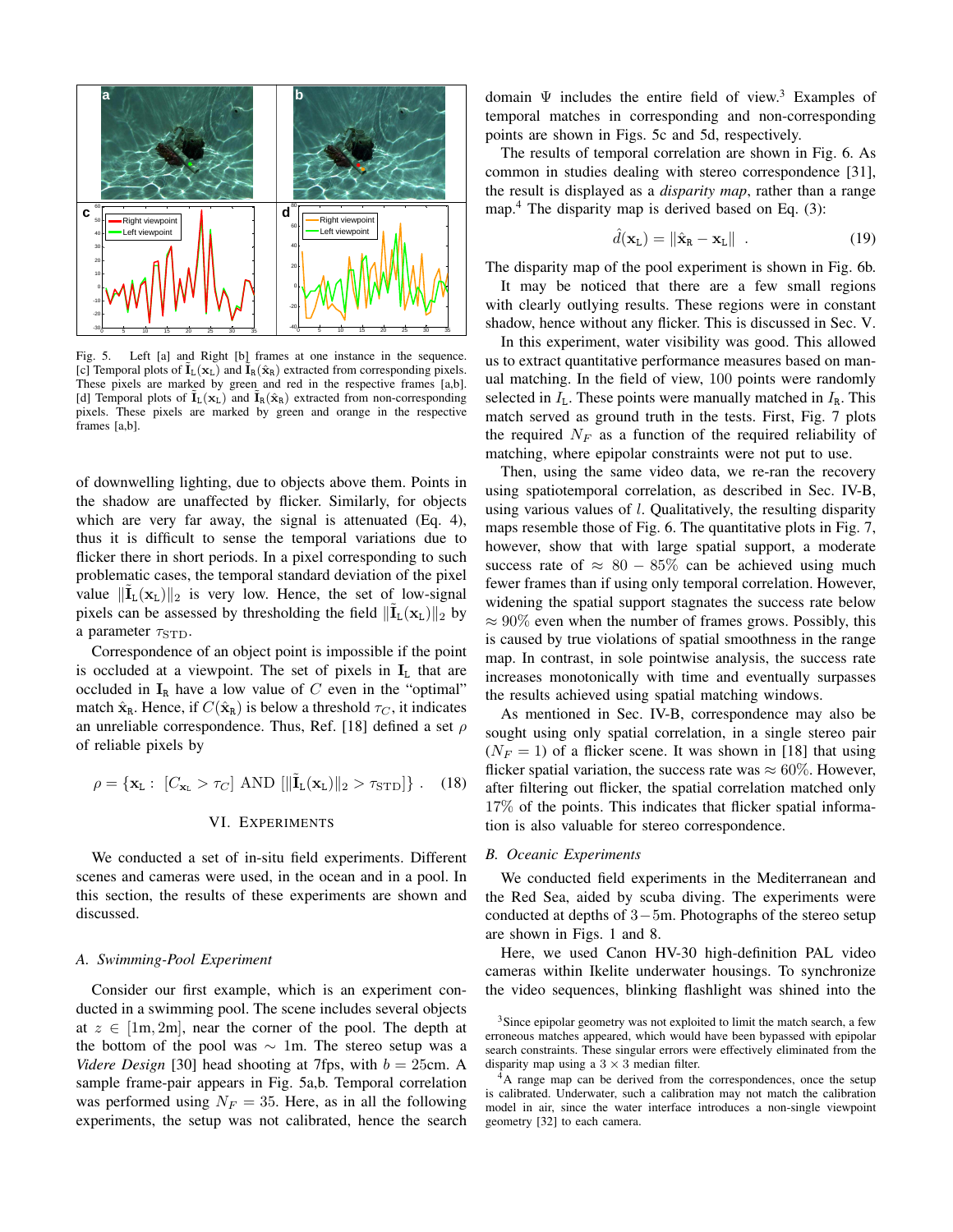

Fig. 6. [a] A frame from the left viewpoint in the pool experiment. The estimated disparity map  $\|\hat{d}\|$  is shown in [b]. Its reciprocal, which is similar to the range map, is used for texture mapping a different viewpoint in [c].



Fig. 7. The number of frames required to achieve a certain rate of successful match in the experiment corresponding to Fig. 6 [18].

running cameras before and after each experiment. These blinks were later detected in postprocessing and used to temporally align the videos.

In the sea, the visibility was much poorer than in the pool. Hence, the flicker pattern had lower contrast. This required somewhat longer sequences to reliably establish the correlation, and thus correspondence. In any case, the sequences were just a few seconds long.

One experiment conducted in the Red Sea is shown in Fig. 9. Here, visibility was better than in the Mediterranean experiments. The baseline was  $b = 30$ cm and  $N_F = 50$ . The distance of the bowl, the board and the chair was 2m, 2.5m and 3m respectively.

In another experiment, done in a different day, a natural scene in an underwater archeological site was captured using a  $b = 70$ cm baseline and  $N_F = 66$ . The resulting disparity map is presented in Fig. 10. The distance of the large cube from the cameras was  $\sim$  5m.

Another oceanic experiment is depicted in Fig. 11. Here visibility was very poor, leading to shorter objects distances. The distance of the chair was 2m. Consequently the baseline was short ( $b = 30$ cm) and  $N_F = 75$ .

As explained in Sec. V, there is an automatic determination of pixels having low reliability of the match. Such pixels are marked in black in Figs. 10 and 11. They appear mainly in shadowed areas or occluded regions in the right viewpoint.

# VII. CONCLUSIONS

Natural underwater flicker is helpful. It leads to a dense correspondence map, using video. We believe that this approach can be a basis for a wide range of shallow water engineering applications, such as mapping, archaeology, navigation and inspection of boats, structures and pipes. The method establishes correspondence rather reliably even without epipolar constraints. Hence, we hypothesize that a sequence of such correspondence mappings can possibly establish the epipolar geometry of the system.

#### ACKNOWLEDGEMENTS

We thank Izchak Yogev, Tali Treibitz, Amin Sarafraz and Ali Taatian for their help in conducting the underwater experiments. Yoav Schechner is a Landau Fellow - supported by the Taub Foundation. The work was supported by the Israel Science Foundation (Grant 1031/08) and the US-Israel Binational Science Foundation (BSF) Grant 2006384. This work was conducted in the Ollendorff Minerva Center. Minerva is funded through the BMBF.

#### **REFERENCES**

- [1] T. Boult, "DOVE: Dolphin omni-directional video equipment," in *Proc. IASTED Int. Conf. Robotics and Autom.*, 2000, pp. 214–220.
- [2] D. M. Kocak, F. R. Dalgleish, F. M. Caimi, and Y. Y. Schechner, "A focus on recent developments and trends in underwater imaging," *MTS J.*, vol. 42, no. 1, pp. 52–67, 2008.
- [3] A. Sarafraz, S. Negahdaripour, and Y. Y. Schechner, "Enhancing images in scattering media utilizing stereovision and polarization," *In Proc. IEEE WACV*, 2009.
- [4] M. Bryant, D. Wettergreen, S. Abdallah, and A. Zelinsky, "Robust camera calibration for an autonomous underwater vehicle," in *Proc. Australian Conf. on Robotics and Autom.*, 2000, pp. 111–116.
- [5] J. Sattar and G. Dudek, "Where is your dive buddy: tracking humans underwater using spatio-temporal features," in *In Proc. IEEE/RSJ IROS*, 2007.
- [6] G. L. Foresti, "Visual inspection of sea bottom structures by an autonomous underwater vehicle," *IEEE Trans. Syst. Man and Cyber*, vol. 31, pp. 691–705, 2001.
- [7] Y. Kahanov and J. Royal, "Analysis of hull remains of the Dor D vessel, Tantura lagoon, Israel," *Int. J. Nautical Archeology*, vol. 30, pp. 257– 265, 2001.
- [8] T. W. Cronin and J. Marshall, "Parallel processing and image analysis in the eyes of mantis shrimps," *Biol. Bull.*, vol. 200, pp. 177–183, 2001.
- [9] T. W. Cronin, J. N. Nair, R. D. Doyle, and R. L. Caldwell, "Ocular tracking of rapidly moving visual targets by stomatopod crustaceans," *J. Exp. Biol.*, vol. 138, pp. 155–179, 1988.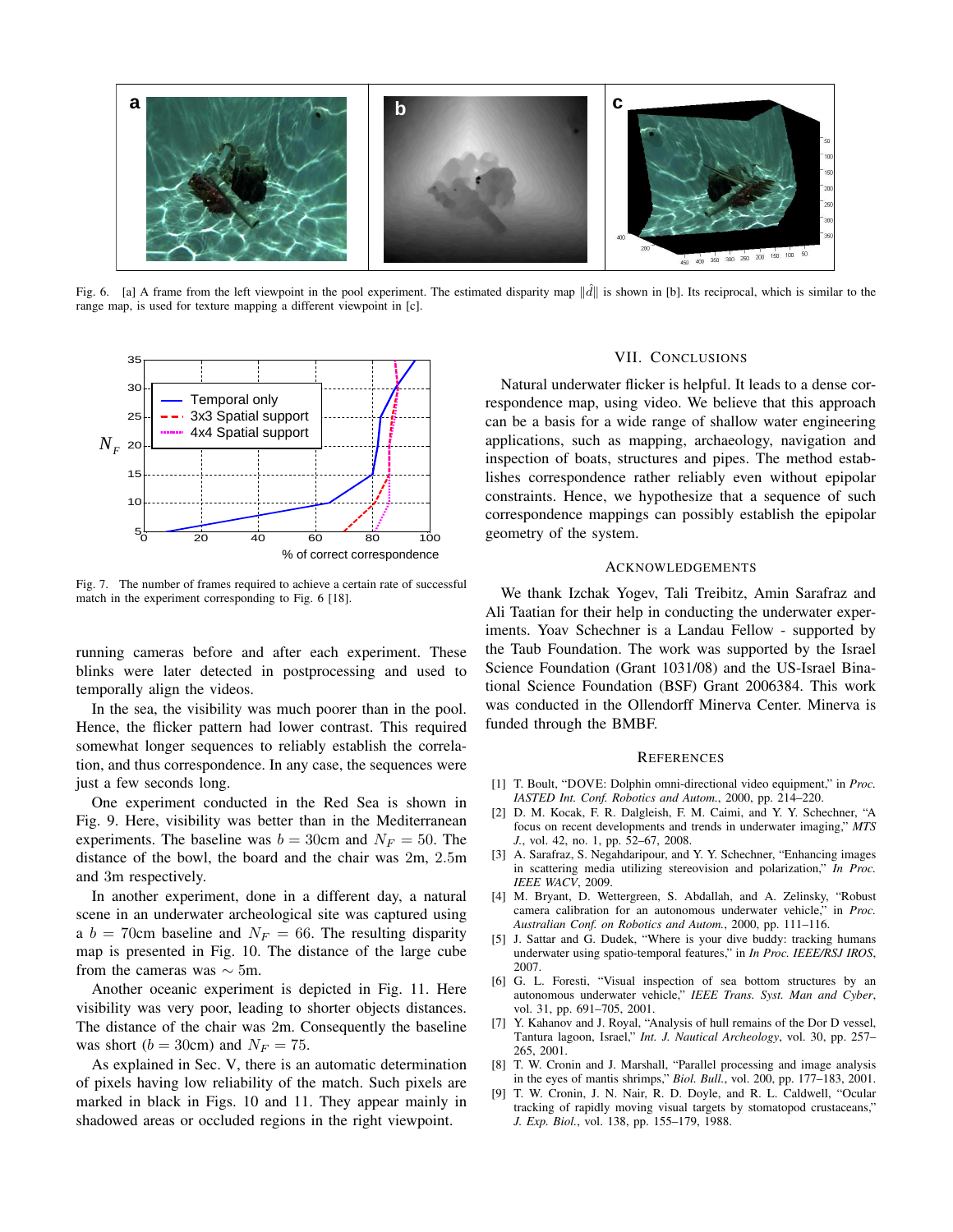

Fig. 8. The oceanic experiment setup. Here,  $b \in [30, 70]$  cm.

- [10] J. Marshall, T. W. Cronin, and S. Kleinlogel, "Stomatopod eye structure and function: A review," *Arthropod Structure and Development*, vol. 36, pp. 420–448, 2007.
- [11]  $\overrightarrow{Y}$ . Y. Schechner and N. Karpel, "Recovery of underwater visibility and structure by polarization analysis," *IEEE J. Oceanic Eng.*, vol. 30, pp. 570–587, 2005.
- [12] S. Negahdaripour and P. Firoozfam, "An ROV stereovision system for ship-hull inspection," *IEEE J. Oceanic Eng.*, vol. 31, pp. 551–564, 2006.
- [13] J. M. Lavest, F. Guichard, and C. Rousseau, "Multiview reconstruction combining underwater and air sensors," in *Proc. IEEE ICIP.*, vol. 3, 2002, pp. 813–816.
- [14] N. G. Jerlov, *Marine Optics*. Elsevier, Amsterdam, 1976, ch. 6.
- [15] R. E. Walker, *Marine Light Field Statistics*. John Wiley, New York, 1994, ch. 10.
- [16] N. Gracias, S. Negahdaripour, L. Neumann, R. Prados, and R. Garcia, "A motion compensated filtering approach to remove sunlight flicker in shallow water images," in *Proc. MTS/IEEE Oceans*, 2008.
- [17] Y. Y. Schechner and N. Karpel, "Attenuating natural flicker patterns," in *Proc. MTS/IEEE Oceans*, 2004, pp. 1262–1268.
- [18] Y. Swirski, Y. Y. Schechner, B. Herzberg, and S. Negahdaripour, "Stereo from Flickering Caustics," *In Proc. IEEE ICCV*, 2009.
- [19] M. Gupta, S. Narasimhan, and Y. Y. Schechner, "On controlling light transport in poor visibility environments," in *Proc. IEEE CVPR*, 2008.
- [20] A. Fournier and W. T. Reeves, "A simple model of ocean waves," in *Proc. SIGGRAPH*, 1986, pp. 75–84.
- [21] M. Gamito and F. Musgrave, "An accurate model of wave refraction over shallow water," *Computers and Graphics*, vol. 26, pp. 291–307, 2002.
- [22] A. A. Efros, V. Isler, J. Shi, and M. Visontai, "Seeing through water," in *Proc. NIPS 17*, 2004, pp. 393–400.
- [23] Y. Tian and S. G. Narasimhan, "Seeing through water: Image restoration using model-based tracking," *In Proc. IEEE ICCV*, 2009.
- [24] D. K. Lynch and W. Livingston, *Color and Light in Nature*, 2nd ed. Cambridge U.Press, 2001, ch. 2.4,2.5,3.7,3.16.
- [25] J. Davis, D. Nehab, R. Ramamoorthi, and S. Rusinkiewicz, "Spacetime stereo: A unifying framework for depth from triangulation," *IEEE Trans. PAMI*, vol. 27, pp. 296-302, 2005.
- [26] R. Hartley and A. Zisserman, *Multiple View Geometry in Computer Vision*. Cambridge University Press, 2003, ch. 9-12.
- [27] E. Trucco and A. Verri, *Introductory Techniques For 3D Computer Vision*. Prentice Hall, New Jersey, 1998, ch. 6.
- [28] R. Eustice, O. Pizarro, H. Singh, and J. Howland, "UWIT: underwater image toolbox for optical image processing and mosaicking in Matlab," in *Proc. Int. Sympos. on Underwater Tech.*, 2002, pp. 141– 145.
- [29] R. Bolles, H. Baker, and M. Hannah, "The JISCT stereo evaluation," in *Proc. DARPA Image Understanding Workshop*, 1993, pp. 263–274.
- [30] G. C. Boynton and K. J. Voss, "An underwater digital stereo video camera for fish population assessment," University of Miami, Tech. Rep., 2006.
- [31] D. Scharstein and R. Szeliski, "A taxonomy and evaluation of dense two-frame stereo correspondence algorithms," *IJCV*, vol. 47, pp. 7–42, 2002.
- [32] T. Treibitz, Y. Y. Schechner, and H. Singh, "Flat refractive geometry," *In Proc. IEEE CVPR*, 2008.